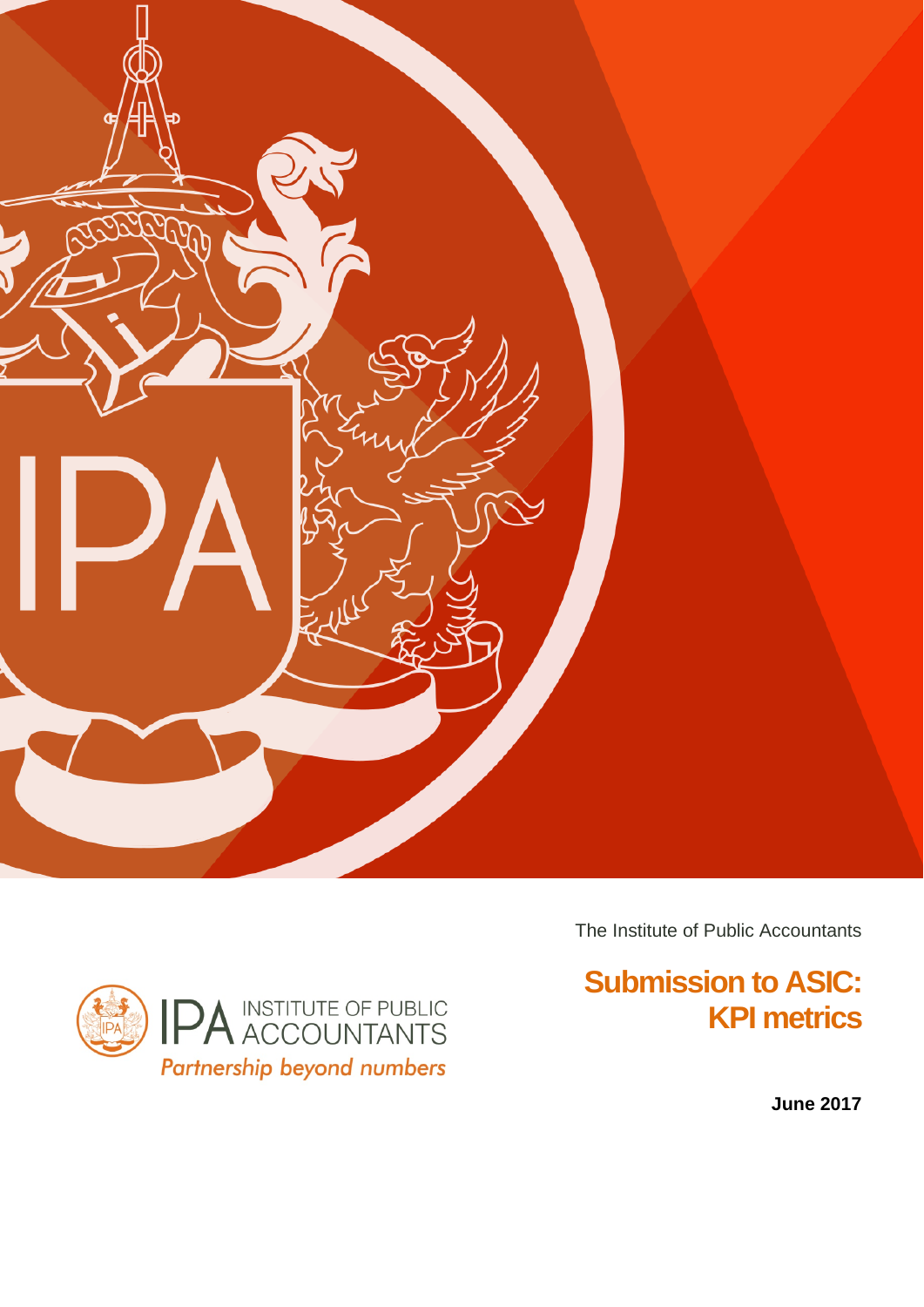28 June 2017

Andrew Fawcett Senior Executive Leader Strategic Policy ASIC

By email: [andrew.fawcett@asic.gov.au](mailto:andrew.fawcett@asic.gov.au)

Dear Andrew

## **Changes to ASIC's evidence metrics under the Regulator Performance Framework (RPF)**

The Institute of Public Accountants (IPA) welcomes the opportunity to comment on the changes to ASIC's evidence metrics under the RPF.

The IPA is one of the three professional accounting bodies in Australia, with over 35,000 members across Australia and in over 90 countries. In 2015 we merged with the Institute of Financial Accountants of the UK to form the largest small business/SME focused accounting body in the world.

Since approximately 75 per cent of our members operate in or are advisers to small business/SMEs, our comments are taken from this perspective.

The IPA has established the IPA Deakin University SME Research Centre which informs our policy development with academic research; and has resulted in the Small Business White Paper (2015) and other publications. We are currently developing the next version of the White Paper to be released in November 2017.

In drafting this submission, we are heavily indebted to the Productivity Commission 2013, *Regulator Engagement with Small Business*, Research Report, which remains relevant and insightful. The Report was requested by the Australian Government (at the time) and COAG. The IPA was extensively involved in consultation for the Report. It preceded and we believe contributed to the innovation and competitiveness agenda of the government of the day; and also to the RPF and the "Cutting Red Tape" initiative.

We are also guided in our comments by the Government's intention in the "Cutting Red Tape" initiative that "you should see a reduction in the time, cost and effort it takes you to comply with these obligations". Whilst we appreciate that ASIC's KPI metrics are far broader than this intention, we believe it to be a useful guiding principle in assessing the appropriateness of the metrics and especially insofar as they apply to small business and SMEs.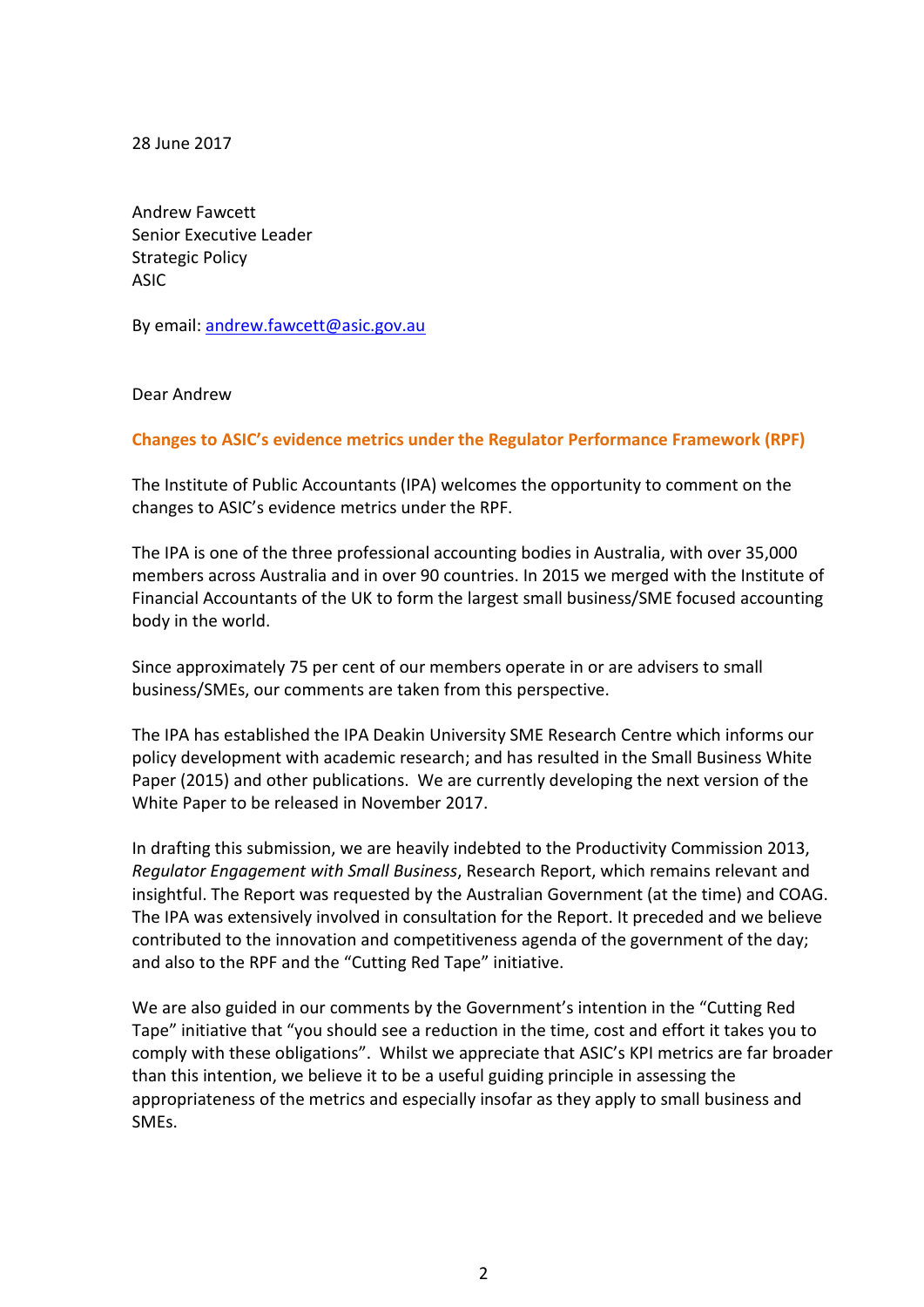#### **Our comments:**

### **1. Overall:**

The IPA agrees with the proposals to group related KPIs together; rationalise the evidence metrics so that each metric is only listed once and is placed under the most relevant KPI; and amend those metrics which reflect specific ASIC processes which have since changed. We have no objections to the changes to the metrics, which in many cases involve a change in how the metrics are worded rather than a substantive change in meaning.

#### **2. Specific metrics:**

New evidence metric 1.2.4: We note the removal of quantitative measures (70 per cent and 21 days). Our general preference is to retain quantitative measures which we believe provide a more targeted metric and are useful on a day-to-day basis for staff to apply and strive to achieve. Alternatively, we appreciate the new metric states "ASIC publishes service standards" and submit that these should contain quantitative metrics which provide a measure of aspiration. We note the Productivity Commission's Report recommendation 14 refers to committing publicly to target timeframes for key processes and so on.

Our comments also apply to all service standards being published by ASIC, including in metrics 2.1.1; 2.1.2; and with respect to the service charter generally.

## **3. Overlay:**

We submit that the recommendations of the Productivity Commission's Report should be overlaid on ASIC's KPIs and metrics to ensure they are incorporated, as much as practicable. For the purposes of this submission, we have not undertaken a full analysis to determine if this is the case, though we refer to a few examples below. If this exercise would be of benefit to ASIC, whether for the KPI assessment at some later stage, or otherwise, then we would be pleased to undertake this work with the assistance of the IPA Deakin University SME Research Centre. There would also be broader application to other regulators, both domestically and abroad.

#### **4. Culture:**

We are uncertain as to whether organizational culture is part of the KPI process, though we note that ASIC has focused to some extent on the culture of the entities being regulated. We also note that culture was mentioned in the ASIC Capability Review and we acknowledge ASIC's 'Values and Behaviour' program with a 2016 diagnostic.

The IPA totally agrees that organizational culture, individually and collectively, is a critical component for any well-functioning market. The IPA has undertaken its own similar culture and behavior program; and the accounting profession is seeking to create a more ethical and transparent organizational and business culture by applying a new ethical standard known as NOCLAR (responding to non-compliance

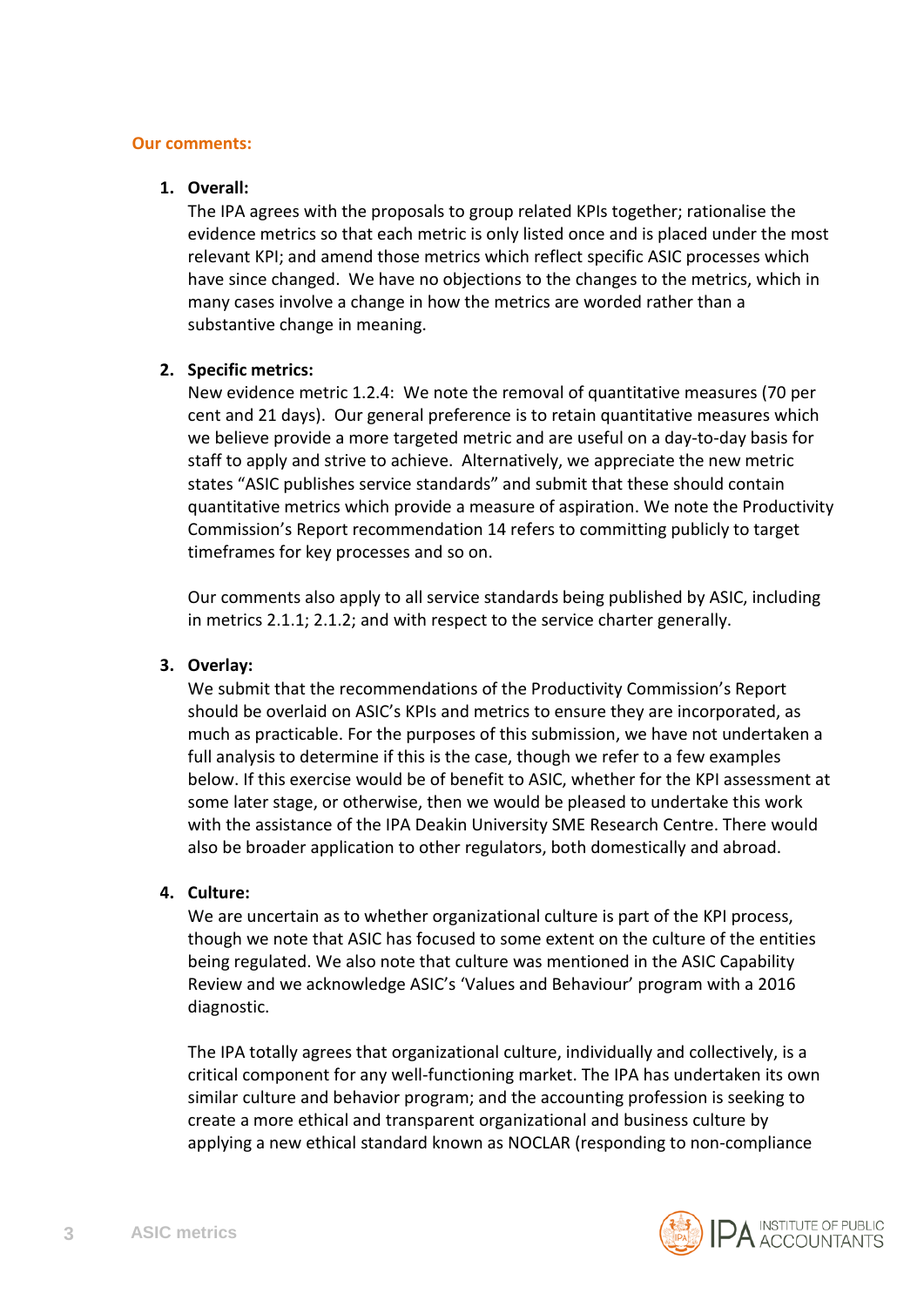with laws and regulations) which requires all accountants, managers, directors etc to report all potential and actual breaches of regulation and legislation. How NOCLAR is to be interpreted, applied, monitored and enforced is yet to be decided by the international body (IESBA – International Ethics Board for Accountants) and by most of the 130 countries where it applies.

We note that some of ASIC's metrics include elements of the Productivity Commission's Report recommendation 1 that "Governments should recognize the fundamental importance of regulator culture in influencing engagement practices". It then refers to the culture being "…reflected in the actual engagement practices of all staff – that: promotes a facilitative and educative posture towards business which seeks to achieve regulatory objectives without unnecessarily constraining business activity and growth."

# **5. Example:**

One example where an educative and facilitative approach for small firms and sole practitioners would have been helpful was around the implementation of the limited licence regime under the FoFA reforms. IPA assisted numerous members in applying for and obtaining their licence. The experience of members and the IPA was that some staff were more helpful than others and the approach was on various occasions not facilitative and inconsistent, or it took a large number of exchanges and time for facilitation to occur. Given the limited resources of small practitioners (and the IPA) we believe that a more facilitative approach could have been taken. We only mention this insofar as this approach of being 'educative and facilitative' to smaller entities should be explicitly reflected in the metrics.

## **6. Compliance:**

It appears that none of the KPIs directly relate to ASIC assisting regulated entities in or helping to facilitate compliance, though there is a measure of this in the metrics. The IPA believes that the "Cutting Red Tape" initiative should be refocused on "Making Compliance Easier" and especially for small business/SMEs. A 2016 survey by the International Federation of Accountants found that 43 per cent of SME clients rated compliance with regulation as a high challenge or very high challenge. In addition, 41 per cent of small to medium accounting practices found that keeping up with new regulations and standards is either a high challenge or a very high challenge.

Whilst it is the role of the IPA to provide members with education, training and ongoing CPD, it is also helpful to take a holistic approach where all players in our coregulatory environment play a part in enabling compliance by professional practices, their clients and other regulated entities. In this regard, it would be vital to ensure that metrics are themselves tailored to the size of the business being regulated. We appreciate that ASIC takes a proportionate risk based approach to regulation, which we fully support. It is unfortunate that in general, legislation and regulation, is not

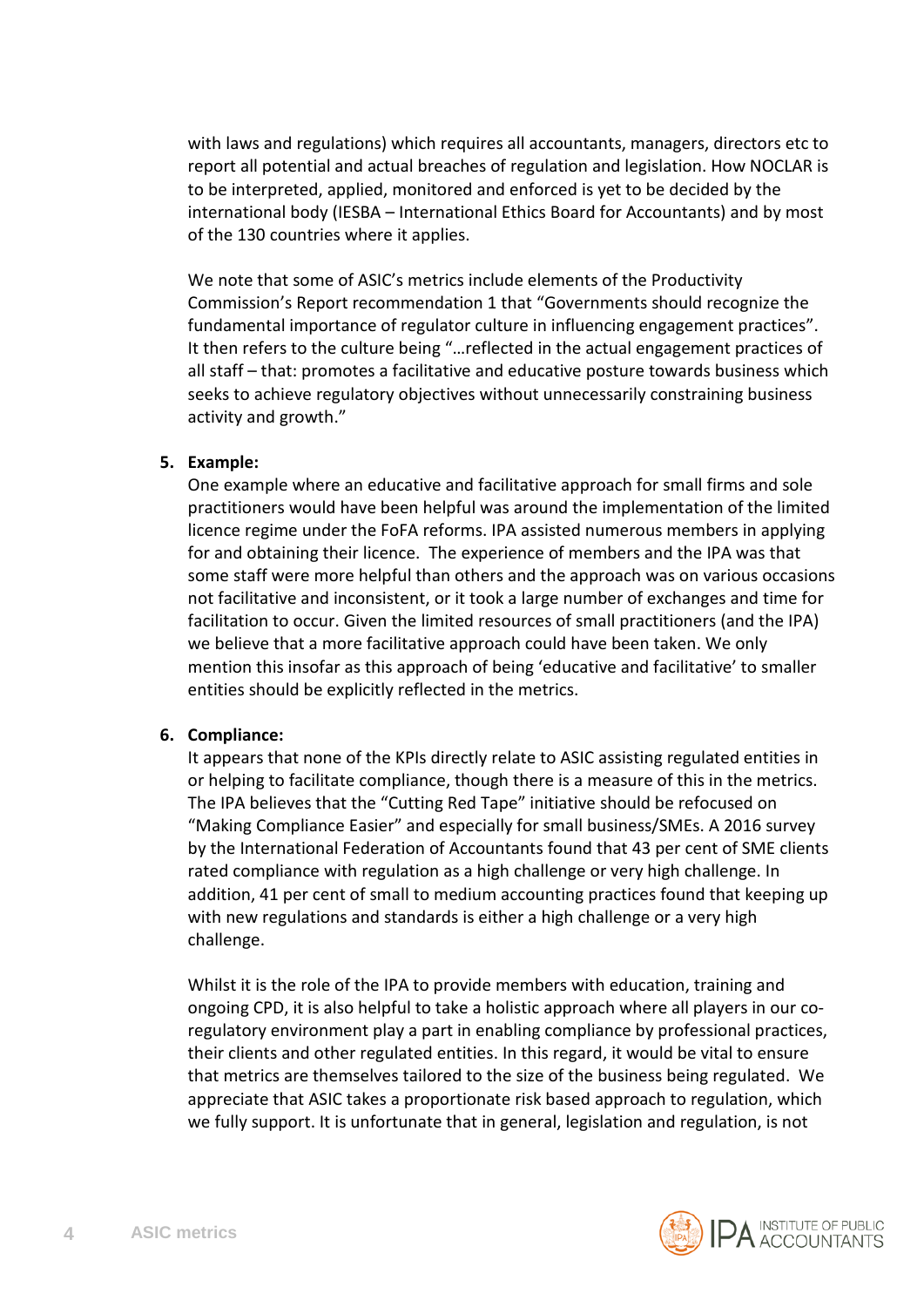usually successfully designed to take into consideration the different entity sizes and the disproportionate compliance burden which falls on small business/SMEs.

# **7. Compliance cont:**

We specifically point to recommendation 9 of the Productivity Commission's Report which states that "Regulators should, as far as possible, enable small businesses to more effectively and easily manage their own compliance". It goes on to state "…regulators should, where possible:

- Remove any unnecessary complexity in regulatory requirements and associated guidance material
- Set outcome based regulatory requirements, but also offer detailed guidance about acceptable solutions including, where feasible, offering a compliance pathway which, if fully implemented, would deem business compliant with requirements.

# **8. Technology:**

The IPA's view is that technological solutions need to be embraced as much as possible in enabling compliance. We have placed a huge importance on using technology to achieve this and continue to work with our members and their small business clients/employers/businesses in finding solutions which are already available in the market. The growing abundance of fintech, regtech, edutech etc solutions is very welcome, and we continue to assess these with all of our stakeholders in choosing appropriate solutions for our members and others, including for the IPA in our co-regulatory role.

ASIC's metrics must continue to include and reflect the changing environment, especially advances in technology. We note the use of FAST 2, the sandbox, SBR, behavioural economics, digital first and other government initiatives to make government and its agencies as agile and future leaning as the entities it regulates. We would encourage ASIC to put a technology and forward looking lens on its metrics and indeed on all of its operations, which we appreciate it is striving to do.

## **9. Resourcing:**

The IPA has been a long standing advocate of adequate resourcing for ASIC. For all of us, KPIs and metrics must always be subject to resourcing levels (human, financial, technological etc). This is why prioritization is important. We assume that all of ASIC's metrics receive equal priority in terms of funding and resource allocation. However, if there is a more optimal mix or approach then this should be considered and communicated.